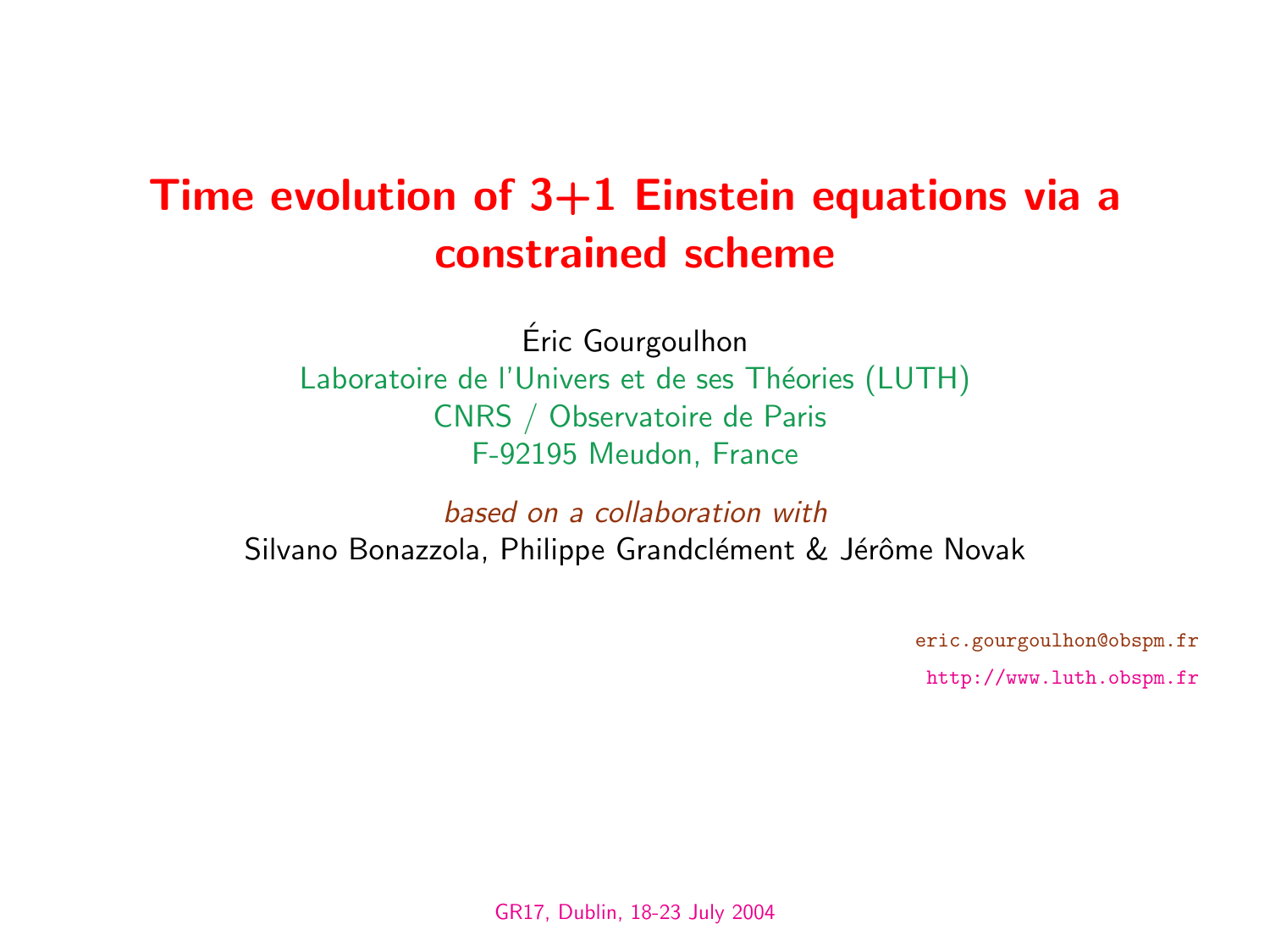### Free vs. constrained evolution in  $3+1$  numerical relativity

 $\overline{ }$ 

 $\int$ 

 $\begin{matrix} \phantom{-} \end{matrix}$ 

Einstein equations split into

dynamical equations  $\frac{\partial}{\partial x}$ 

 $\frac{\partial}{\partial t}K_{ij} = ...$ Hamiltonian constraint  $\overline{R} + K^2 - K_{ij} K^{ij} = 16 \pi E$ momentum constraint  $\left\| {D_j{K_i}} \right\|^j - D_i \v K = 8\pi J_i$ 

- 2-D computations (80's and 90's): partially constrained schemes: Bardeen & Piran (1983), Stark & Piran (1985), Evans (1986) fully constrained schemes: Evans (1989), Shapiro & Teukolsky (1992), Abrahams et al. (1994)
- 3-D computations (from mid 90's): almost all based on free evolution schemes: BSSN, symmetric hyperbolic formulations, etc...  $\implies$  problem: exponential growth of constraint violating modes [see talks by C. Gundlach (constraint-preserving BC), A.P. Gentle (constraints as evolution equations) and H. Pfeiffer (constraint projection)]

**Standard issue 1:** the constraints usually involve elliptic equations and 3-D elliptic solvers are CPU-time expensive !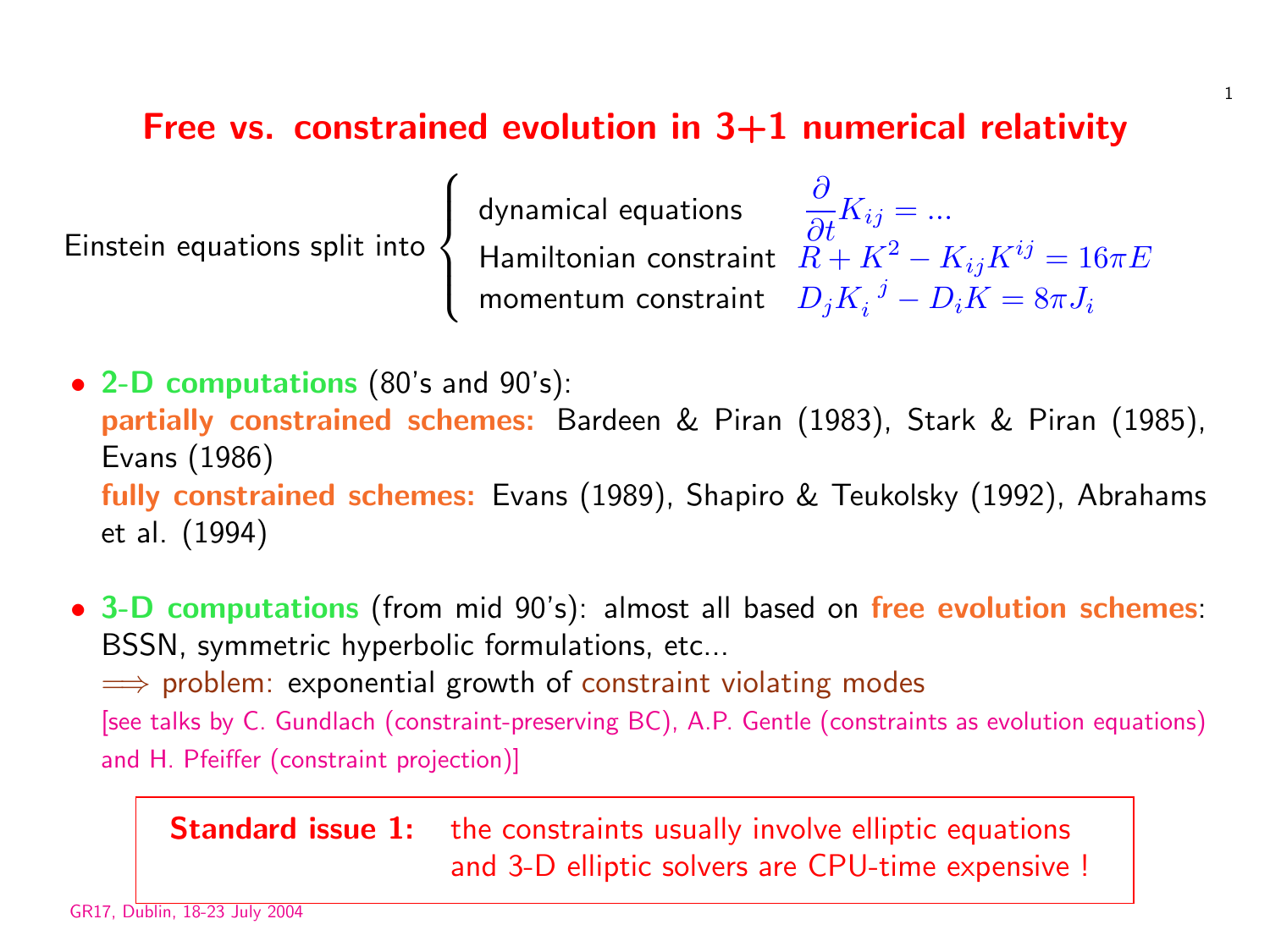### Cartesian vs. spherical coordinates in  $3+1$  numerical relativity

- 1-D and 2-D computations: massive usage of spherical coordinates  $(r, \theta, \varphi)$
- 3-D computations: almost all based on Cartesian coordinates  $(x, y, z)$ , although spherical coordinates are better suited to study objects with spherical topology (black holes, neutron stars). Two exceptions:
	- Nakamura et al. (1987): evolution of pure gravitational wave spacetimes in spherical coordinates (but with Cartesian components of tensor fields)
	- Stark (1989): attempt to compute 3D stellar collapse in spherical coordinates

**Standard issue 2:** spherical coordinates are singular at  $r = 0$  and  $\theta = 0$  or  $\pi$ !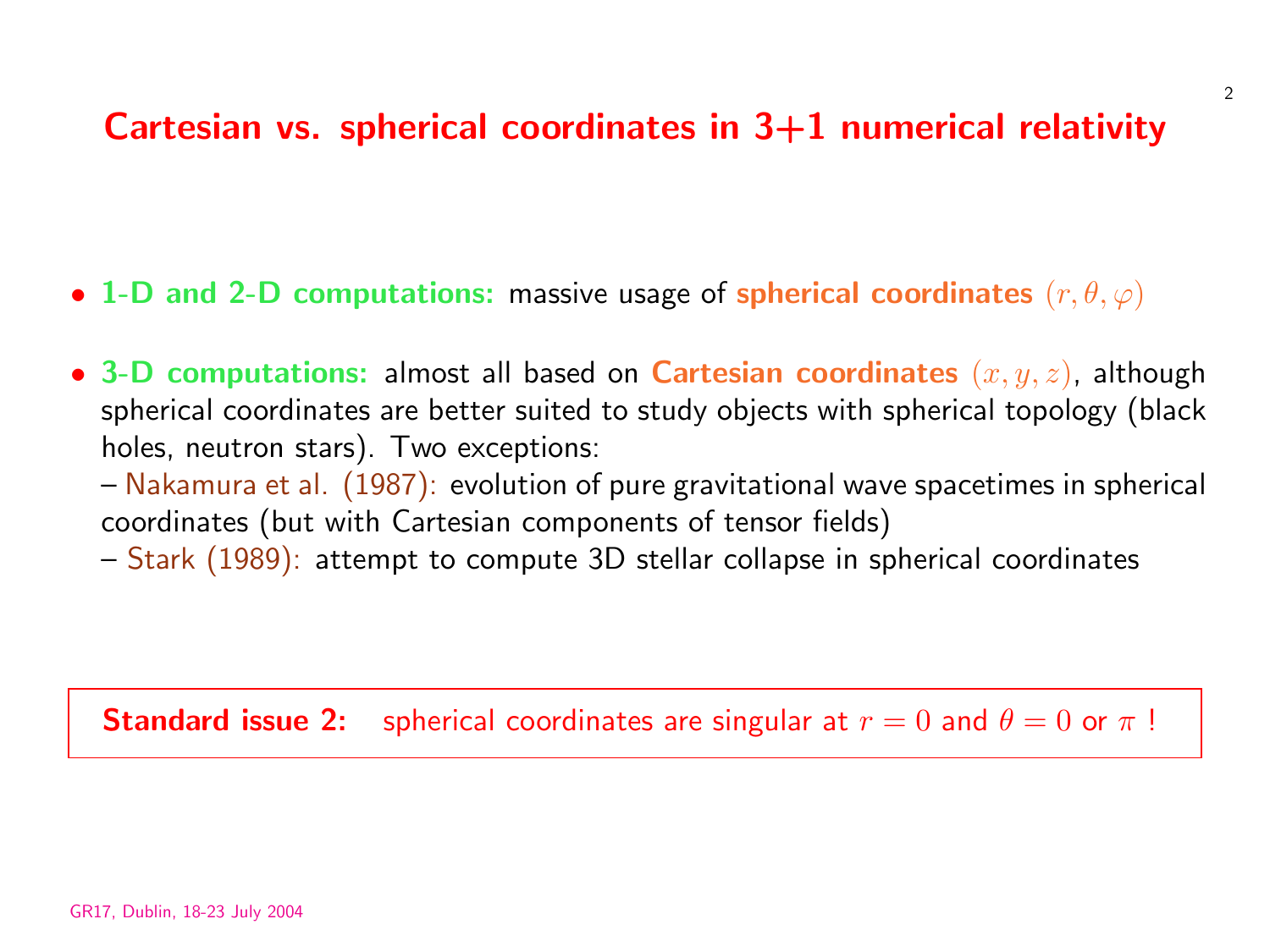## Standard issues 1 and 2 can be overcoment

Standard issues 1 and 2 are neither *mathematical* nor *physical*, bu  $\implies$  they can be overcome with appropriate techniques

S[pectral methods](http://dx.doi.org/10.1006/jcph.2001.6734) allow for

- $\bullet$  an automatic treatment of the singularities of spherical coordin
- fast 3-D elliptic solvers in spherical coordinates: 3-D Poisson  $\epsilon$ system of 1-D algebraic equations with banded matrices [Grandcles] & Marck, J. Comp. Phys. 170, 231 (2001)]  $(issue 1)$

[see talks by H. Dimmelmeier, R. Meinel, J. Novak, and H. Pfeiffer for various spectral methods in numerical relativity]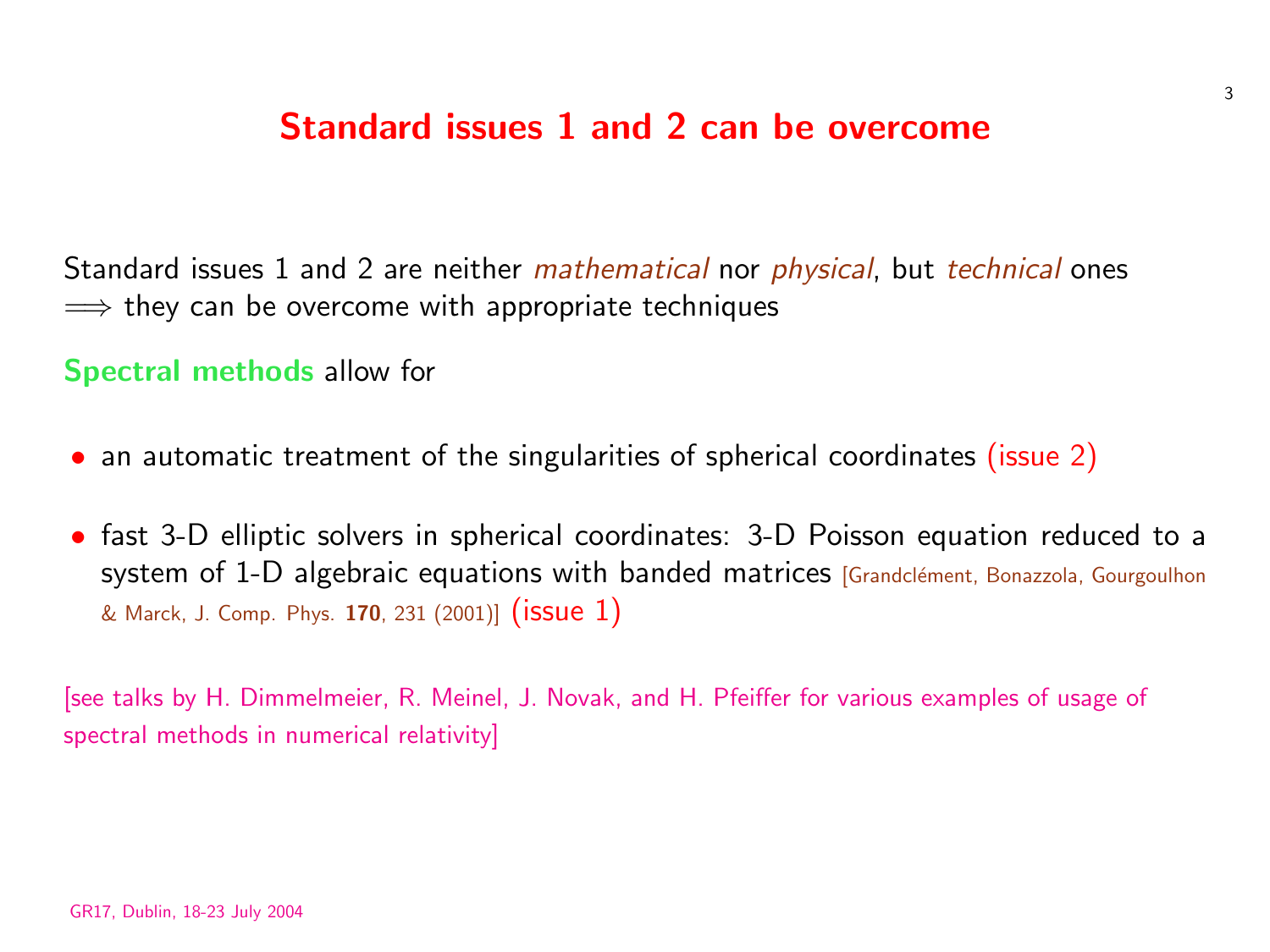## Dirac gauge

As in BSSN formalism, perform a *conformal decomposition* of the metric  $\gamma_{ij}$  of the spacelike hypersurfaces  $\Sigma_t$ :

$$
\gamma_{ij} =: \Psi^4 \, \tilde{\gamma}_{ij} \qquad \text{with} \qquad \tilde{\gamma}^{ij} =: f^{ij} + h^{ij}
$$

where  $f_{ij}$  is a flat metric on  $\Sigma_t$ ,  $h^{ij}$  a symmetric tensor and  $\Psi$  a scalar field defined by where  $\Psi := \left( \begin{array}{c} 1 & 0 \\ 0 & 1 \end{array} \right)$  $\det \gamma_{ij}$  $\frac{\det \gamma_{ij}}{\det f_{ij}}\biggr)^{1/12}$ 

Dirac gauge (Dirac, 1959) = divergence-free condition on  $\tilde{\gamma}^{ij}$ :  $\left| D_j \tilde{\gamma}^{ij} = D_j h^{ij} = 0 \right|$ where  $\mathcal{D}_j$  denotes the covariant derivative with respect to the flat metric  $f_{ij}$ .

Compare

- $\bullet$  minimal distortion (Smarr & York 1978) :  $D_j$ ¡  $\partial \tilde{\gamma}^{ij}/\partial t\big) = 0$
- pseudo-minimal distortion (Nakamura 1994) :  $\mathcal{D}^j$  (  $\partial \tilde{\gamma}^{ij}/\partial t\big) = 0$

*Notice:* Dirac gauge  $\Longleftrightarrow$  BSSN connection functions vanish:  $\tilde{\Gamma}^i = 0$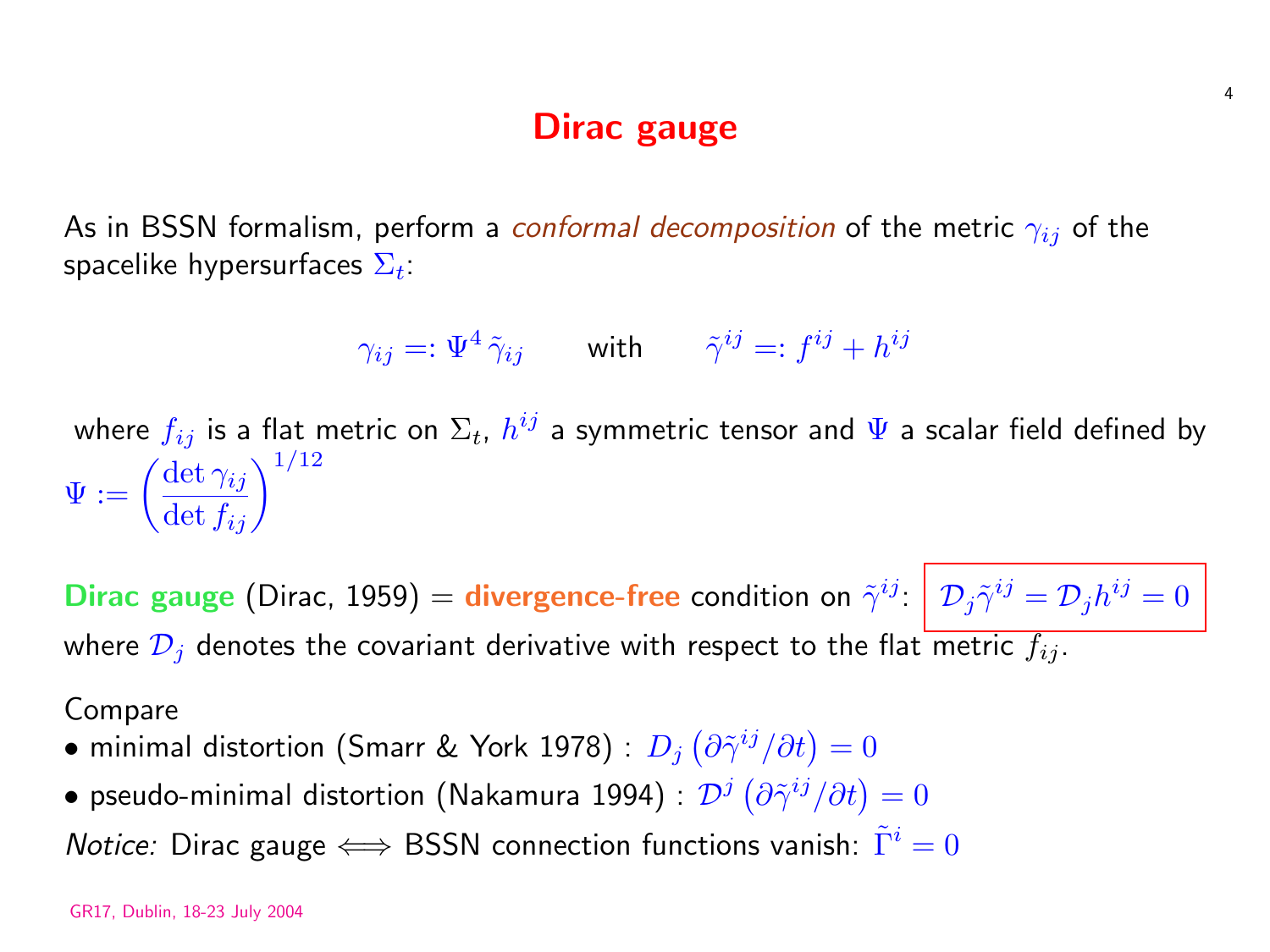## Dirac gauge: discussion

• introduced by Dirac (1959) in order to fix the coordinates in some Hamiltonian formulation of general relativity; originally defined for Cartesian coordinates only:  $\partial$  $\partial x^j$ lu<br>Z  $\gamma^{1/3}\, \gamma$  $\frac{1}{ij}$  $= 0$ 

but trivially extended by us to more general type of coordinates (e.g. spherical) thanks to the introduction of the flat metric  $f_{ij}$ :  $\mathcal{D}_{j}\left((\gamma/f)^{1/3}\gamma\right)$ tes $\big\{ij\big\}$  $= 0$ 

- fully specifies (up to some boundary conditions) the coordinates in each hypersurface  $\Sigma_t$ , including the initial one  $\Rightarrow$  allows for the search for stationary solutions
- leads asymptotically to transverse-traceless (TT) coordinates (same as minimal distortion gauge). Both gauges are analogous to Coulomb gauge in electrodynamics
- $\bullet\,$  turns the Ricci tensor of conformal metric  $\tilde\gamma_{ij}$  into an elliptic operator for  $h^{ij}\Longrightarrow$  the dynamical Einstein equations become a wave equation for  $h^{ij}$
- results in a vector elliptic equation for the shift vector  $\beta^i$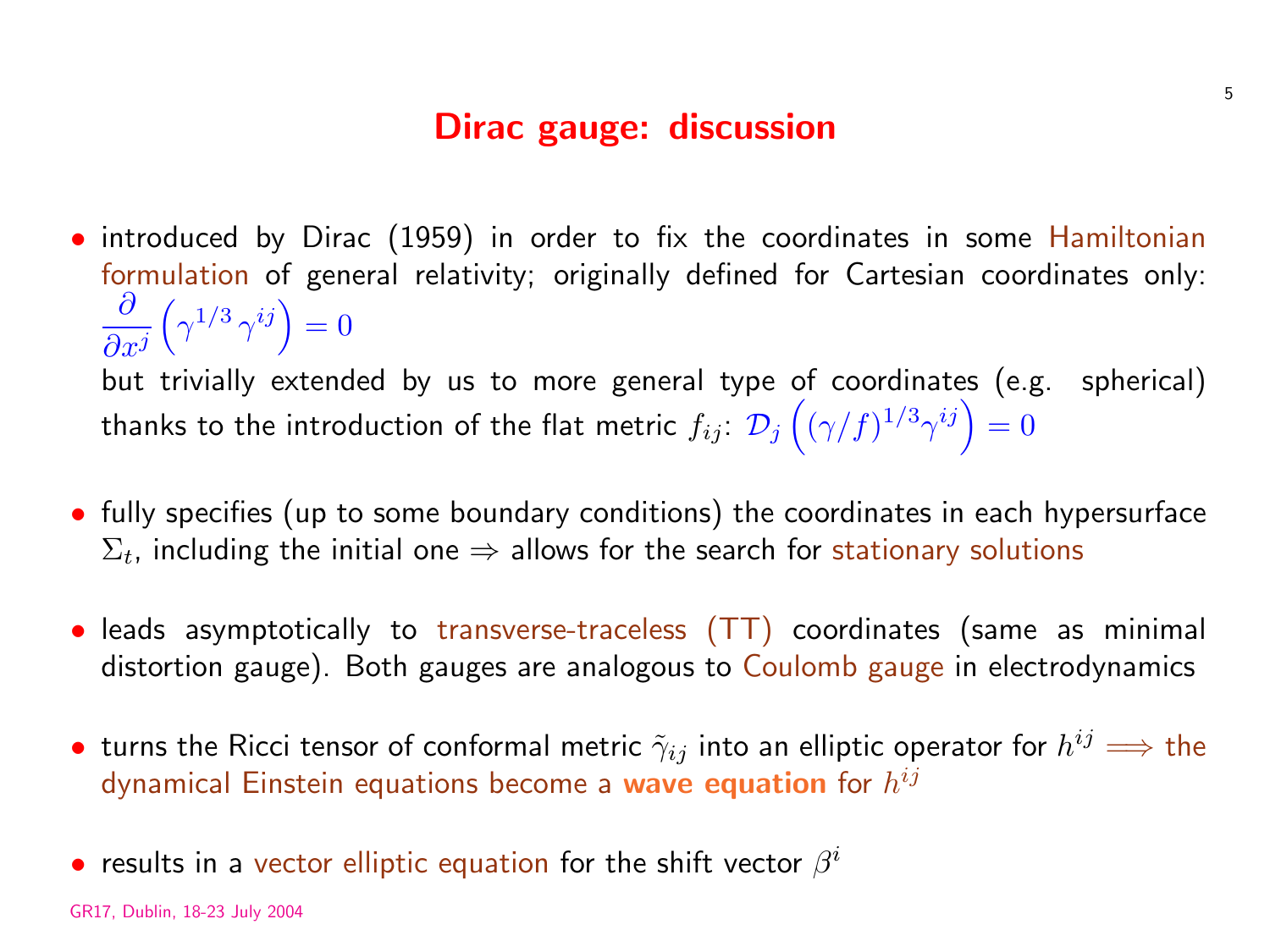## <span id="page-6-0"></span> $3+1$  Einstein equations in maximal slicing  $+$ [Bonazzola, Gourgoulhon, Grandclément & Novak, gr-qc/0307082

• 5 elliptic equations (4 constraints  $+$   $K=0$  condition) ( $\Delta:=\mathcal{D}_k$  $\Delta N = \Psi^4 N$ £  $4\pi(E+S)+A_{kl}A$  $kl$ ]  $-h^{kl}\mathcal{D}_k\mathcal{D}_lN-2\tilde{D}_k\ln\Psi\,\tilde{D}^k.$ 

$$
\Delta(\Psi^2 N) = \Psi^6 N \left( 4\pi S + \frac{3}{4} A_{kl} A^{kl} \right) - h^{kl} \mathcal{D}_k \mathcal{D}_l (\Psi^2 N) + \Psi
$$

$$
- \frac{1}{8} \tilde{\gamma}^{kl} \mathcal{D}_k h^{ij} \mathcal{D}_j \tilde{\gamma}_{il} + 2 \tilde{D}_k \ln \Psi \tilde{D}^k \ln \Psi \right) + 2 \tilde{D}_k \ln \Psi
$$

$$
\Delta\beta^{i} + \frac{1}{3}\mathcal{D}^{i}(\mathcal{D}_{j}\beta^{j}) = 2A^{ij}\mathcal{D}_{j}N + 16\pi N\Psi^{4}J^{i} - 12NA^{ij}\mathcal{D}
$$

$$
-h^{kl}\mathcal{D}_{k}\mathcal{D}_{l}\beta^{i} - \frac{1}{3}h^{ik}\mathcal{D}_{k}\mathcal{D}_{l}\beta^{l}
$$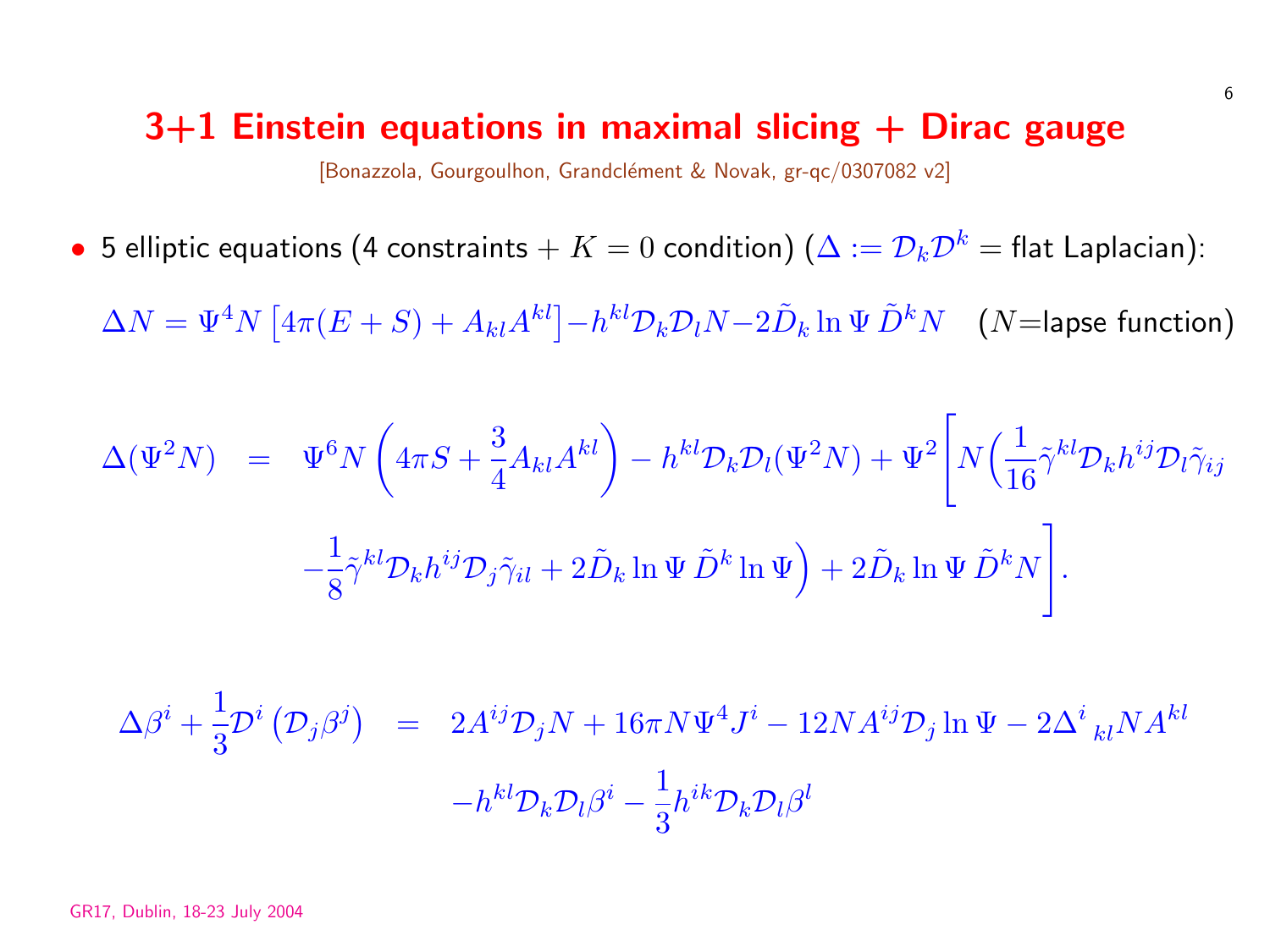### $3+1$  equations in maximal slicing  $+$  Dirac gauge

• 2 scalar wave equations for two scalar potentials  $\chi$  and  $\mu$ :

$$
-\frac{\partial^2 \chi}{\partial t^2} + \Delta \chi = S_{\chi}
$$

$$
-\frac{\partial^2 \mu}{\partial t^2} + \Delta \mu = S_{\mu}
$$

(for expression of  $S_{\chi}$  and  $S_{\mu}$  see [Bonazzola, Gourgoulhon, Grandclément &

#### The remaining 3 degrees of freedom are fixed by the Dirac g

(i) From the two potentials  $\chi$  and  $\mu$ , construct a TT tensor  $\bar{h}^{ij}$  ac formulas (components with respect to a spherical f-orthonormal fr

h¯rr = χ r 2 , h¯rθ = 1 r µ ∂ϕ¶ µ ∂θ¶ ∂η ∂θ <sup>−</sup> 1 sin θ ∂µ , h¯rϕ = 1 r 1 sin θ ∂η ∂ϕ <sup>+</sup> ∂µ , etc... with ∆θϕη = −∂χ/∂r − χ/r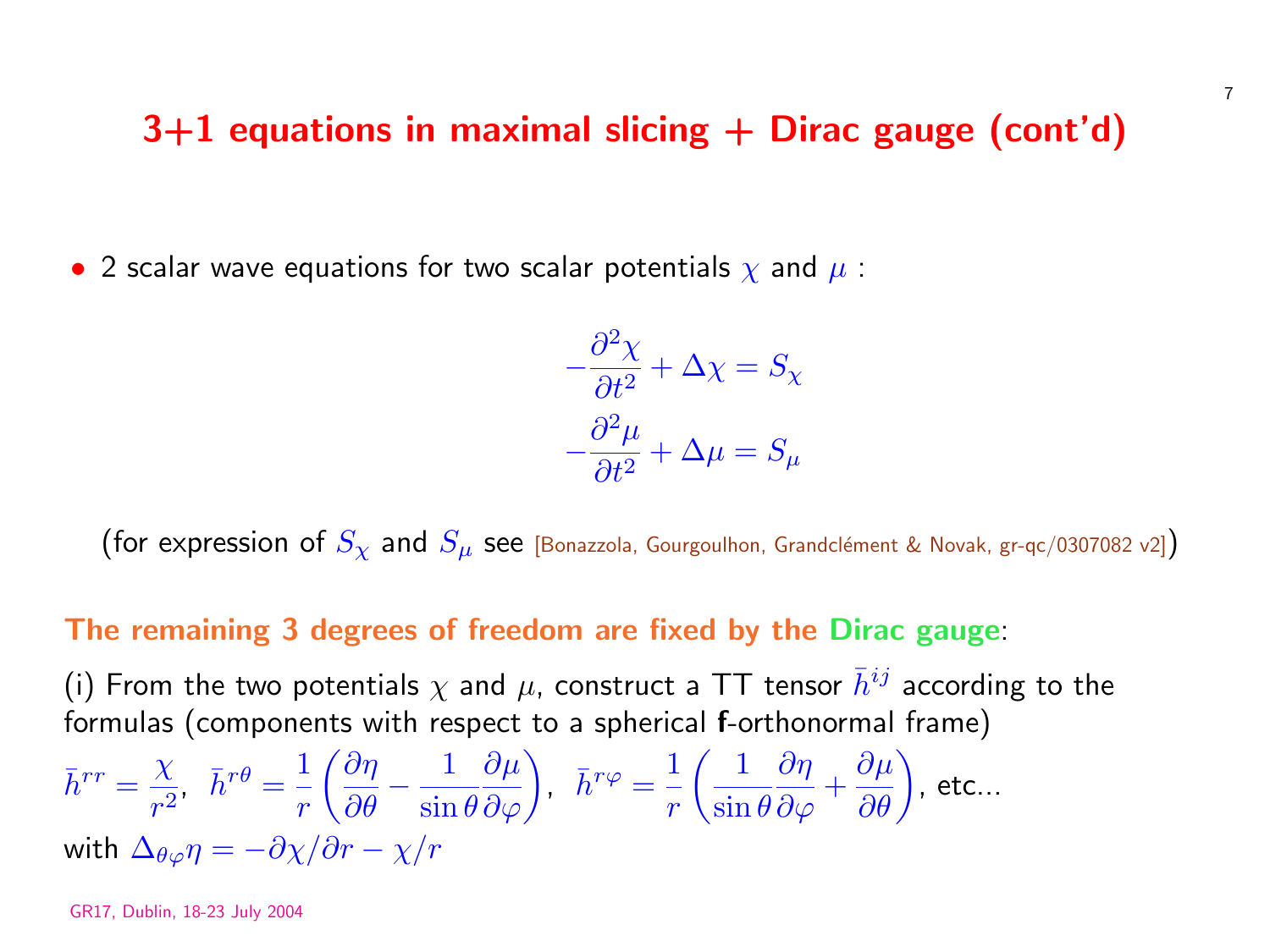## Recovering the conformal metric  $\tilde{\gamma}_{ij}$  from the  $\tilde{\mathsf{T}}$

(ii)  $h^{ij}$  is uniquely determined by the TT tensor  $\bar{h}^{ij}$  as the following (Dirac gauge) tensor :

$$
h^{ij} = \bar{h}^{ij} + \frac{1}{2} \left( h \, f^{ij} - \mathcal{D}^i \mathcal{D}^j \phi \right)
$$

where  $h:=f_{ij}h^{ij}$  is the trace of  $h^{ij}$  with respect to the flat metri solution of [th](#page-6-0)e Poisson equation  $\Delta \phi = h$ . The trace  $h$  is determin the condition  $\det \tilde{\gamma}_{ij} = \det f_{ij}$  (definition of  $\Psi$ ) by

$$
h = -h^{rr}h^{\theta\theta} - h^{rr}h^{\varphi\varphi} - h^{\theta\theta}h^{\varphi\varphi} + (h^{r\theta})^2 + (h^{r\varphi})^2 + (h^{\theta\theta})^2 - 2h^{r\theta}h^{r\varphi}h^{\theta\varphi} + h^{rr}(h^{\theta\varphi})^2 + h^{\theta\theta}(h^{r\varphi})^2 + h^{\varphi\varphi}(h^{r\theta})^2
$$

Equations  $(1)$  and  $(2)$  constitute a coupled system which can be s (starting from  $h^{ij} = \overline{h}^{ij}$ ), at the price of solving the Poisson equation step. In practise a few iterations are sufficient to reach machine a

(iii) Finally 
$$
\tilde{\gamma}^{ij} = f^{ij} + h^{ij}
$$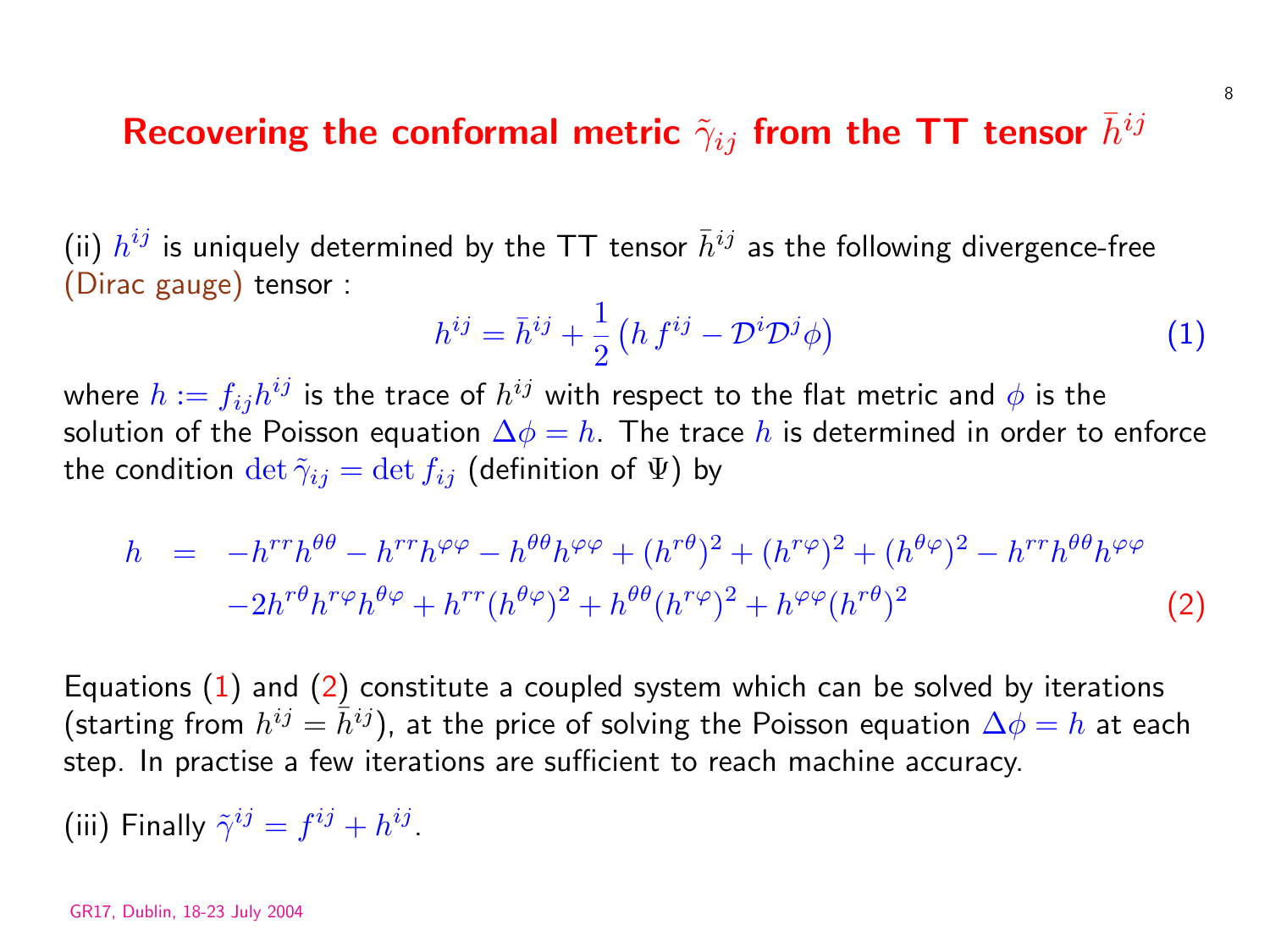## Numerical implementation

Numerical code based on the  $C++$  library  $L{\rm ORENE}$  (http://www. with the following main features:

- [multidomain spectral methods](http://dx.doi.org/10.1016/j.jcp.2003.11.027) based on spherical coord compactified external domain ( $\implies$  spatial infinity included domain for elliptic equations)
- very efficient outgoing-wave boundary conditions, ensuring spherical harmonics indices  $\ell = 0$ ,  $\ell = 1$  and  $\ell = 2$  are perfectly [Novak & Bonazzola, J. Comp. Phys. 197, 186 (2004)] (recall: Sommerfeld boundary condition works only for  $\ell = 0,$ gravitational waves)

[see M. Chirvasa's poster for alternative outgoing-wave conditions]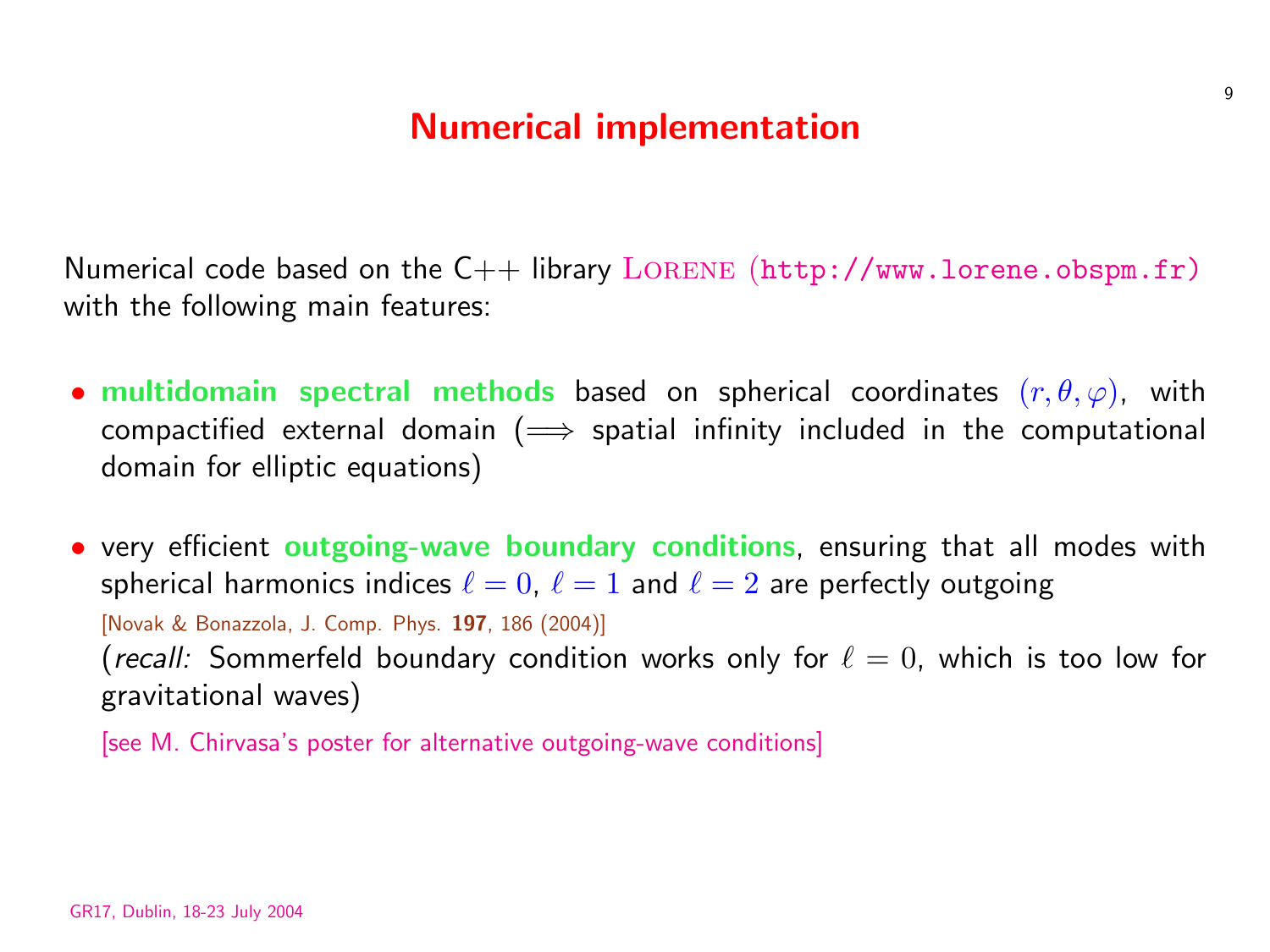### Results on a pure gravitational wave spa

Initial data: similar to [Baumgarte & Shapiro, PRD 59, 024007 (1998)], namely  $\left(\partial \tilde{\gamma}^{ij}/\partial t = 0\right)$  Teukolsky wave  $\ell = 2$ ,  $m = 2$ :

$$
\begin{cases}\n\chi(t=0) = \frac{\chi_0}{2} r^2 \exp\left(-\frac{r^2}{r_0^2}\right) \sin^2 \theta \sin 2\varphi \\
\mu(t=0) = 0\n\end{cases}
$$
 with

Preparation of the initial data by means of the conformal thin san



Evolution of  $h^{\varphi\varphi}$  in the p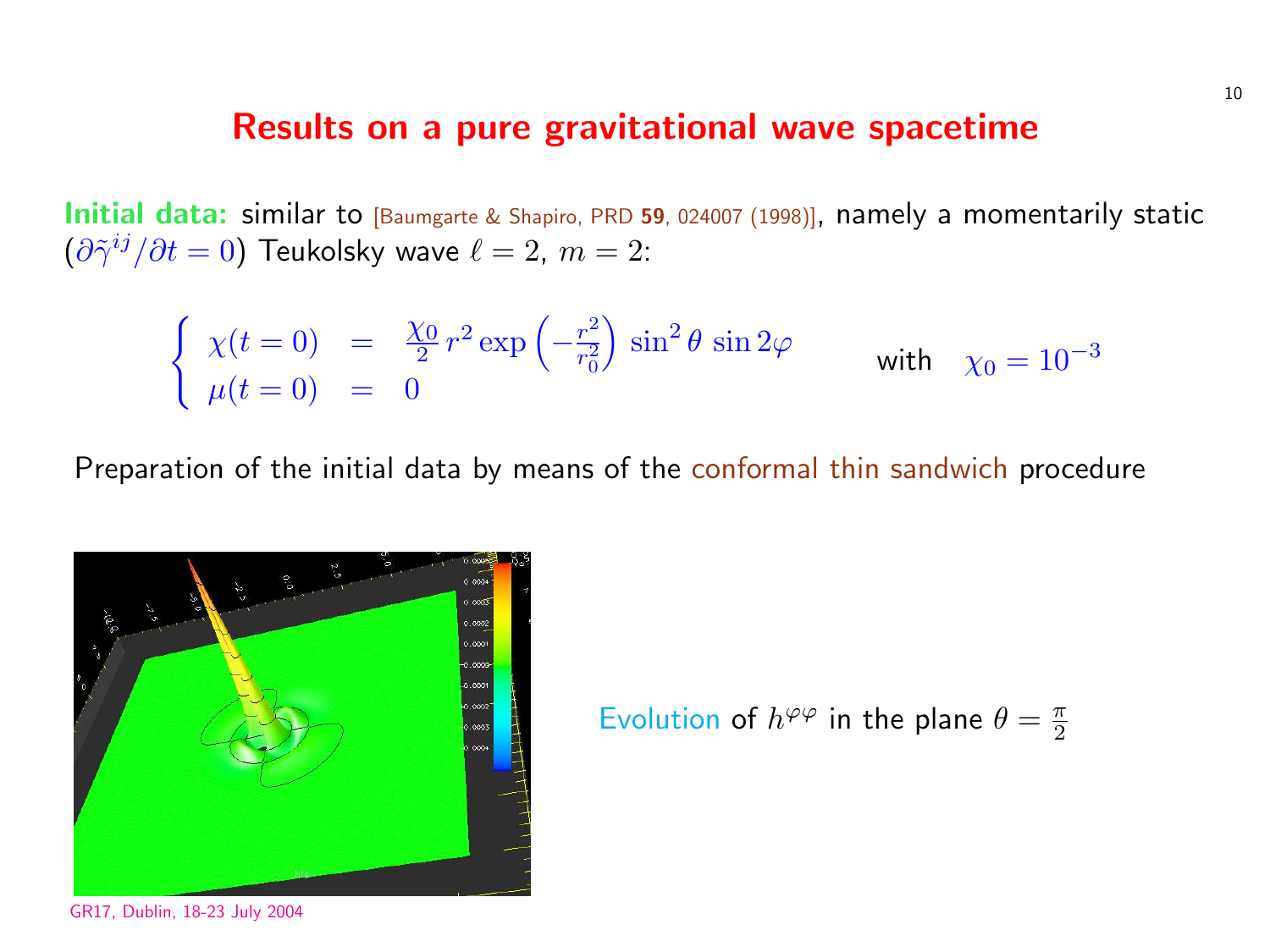















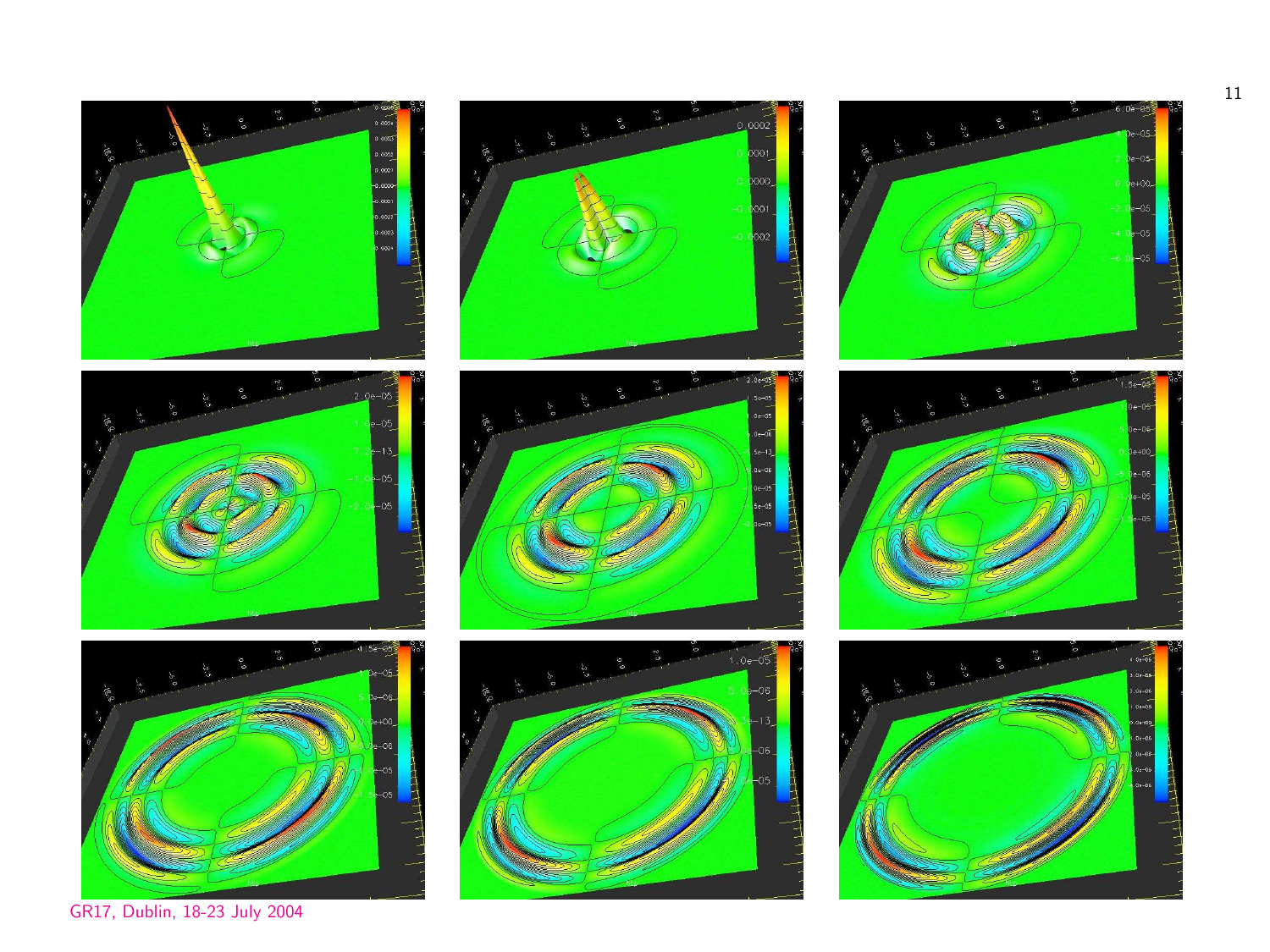### Test: conservation of the ADM mass



Number of coefficients in each domain:  $N_r = 17$ ,  $N_\theta = 9$ ,  $N_\varphi = 8$ For  $dt = 5\,10^{-3}r_0$ , the ADM mass is conserved within a relative error lower than  $10^{-4}$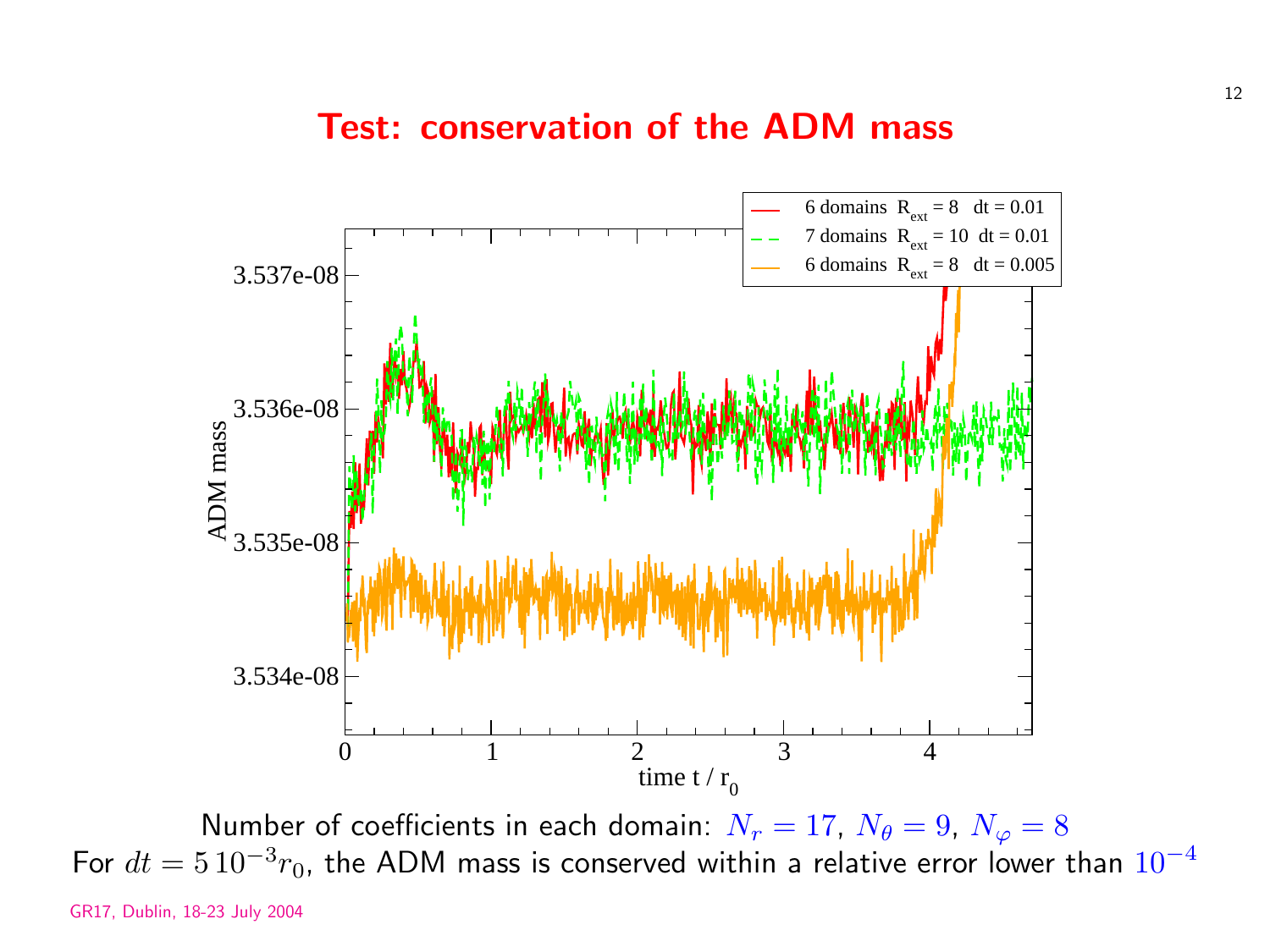

At  $t > 10 r_0$ , the wave has completely left the computation domain Nothing happens until the run is switched off at  $t = 300 r_0$  !  $\implies$  long term stability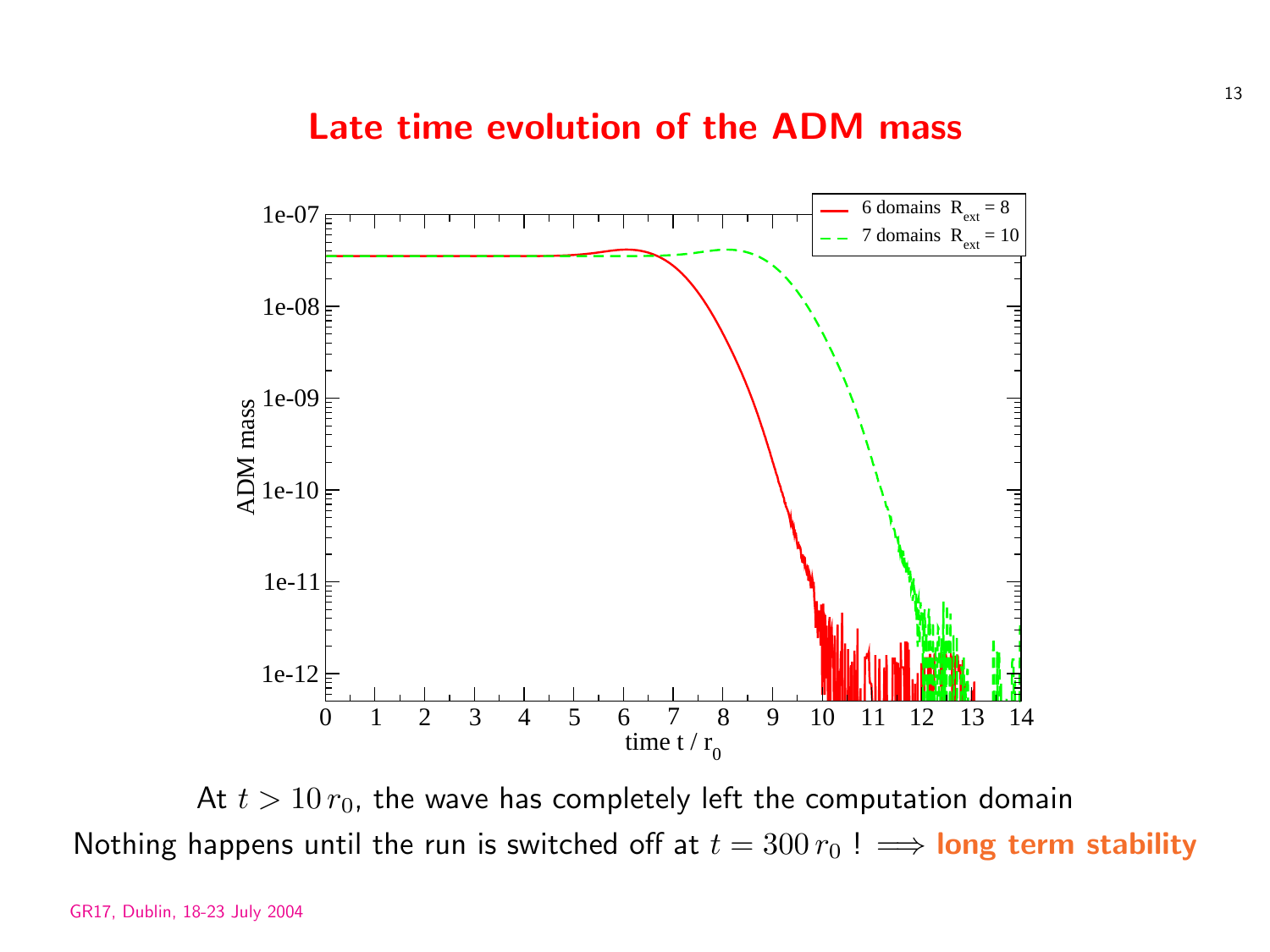# Another test: check of the  $\frac{\partial \Psi}{\partial t}$  relation

The relation  $\frac{\partial}{\partial x}$  $\frac{\partial}{\partial t} \ln \Psi - \beta$  ${}^{k}\mathcal{D}_{k}\ln \Psi =\frac{1}{c}% {\textstyle\sum\nolimits_{k}} \left[ \frac{\lambda_{k}}{2}\right] ^{k}\left[ \frac{\lambda_{k}}{2}\right] ^{k}\left[ \frac{\lambda_{k}}{2}\right] ^{k}\left[ \frac{\lambda_{k}}{2}\right] ^{k}\left[ \frac{\lambda_{k}}{2}\right] ^{k} \label{eq1.2}%$ 6  $\mathcal{D}_k \beta^k$  (trace of the definition of the extrinsic curvature as the time derivative of the spatial metric) is not enforced in our scheme.  $\implies$  This provides an additional test: